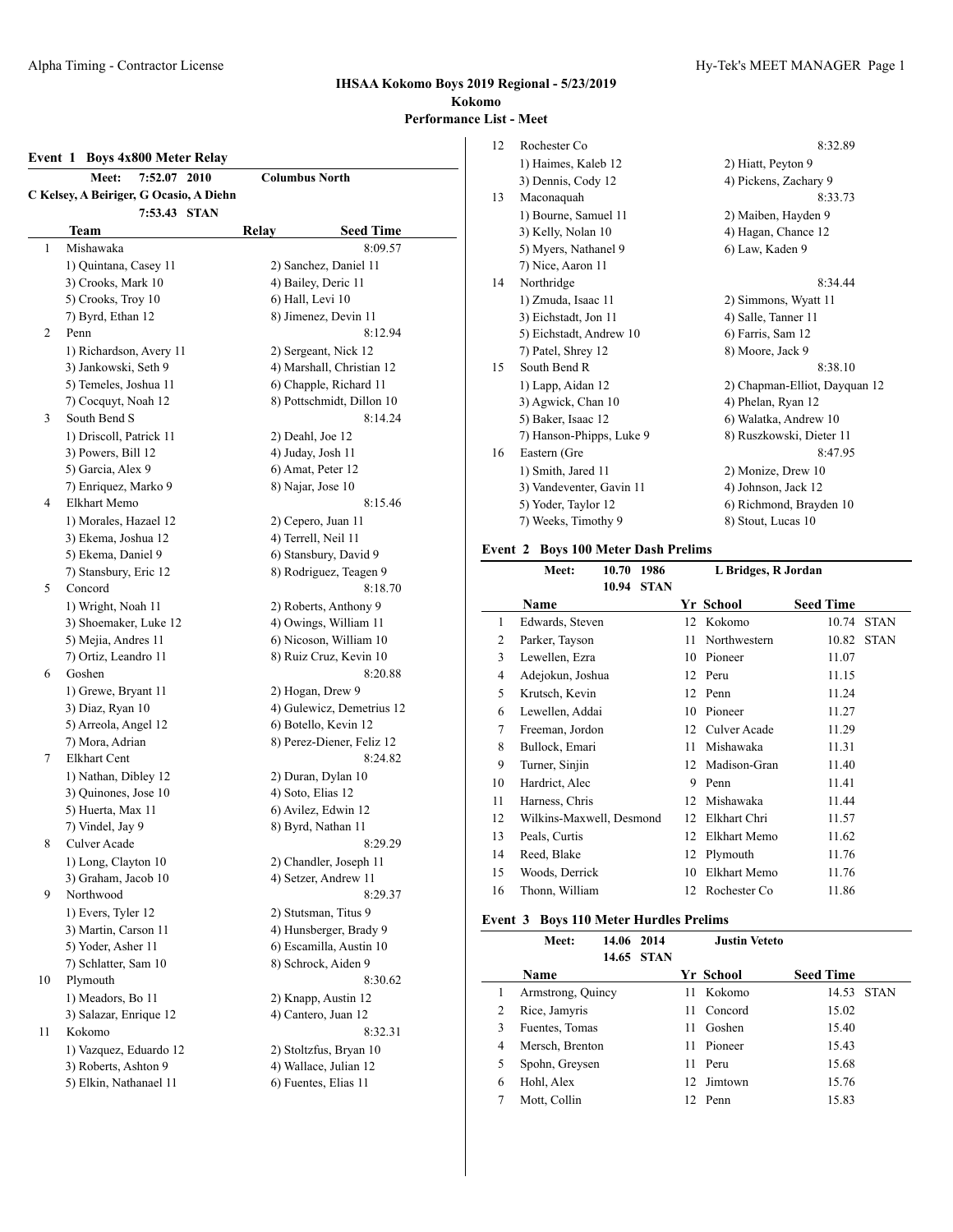$\overline{a}$ 

### **IHSAA Kokomo Boys 2019 Regional - 5/23/2019 Kokomo Performance List - Meet**

 $\overline{a}$ 

#### **Event 3 ...(Boys 110 Meter Hurdles Prelims)**

|    | <b>Name</b>                   |                 | Yr School       | <b>Seed Time</b> |
|----|-------------------------------|-----------------|-----------------|------------------|
| 8  | Johnson, Kobe                 |                 | 12 Plymouth     | 15.87            |
| 9  | Nierzwicki-Trifilett, Vincent |                 | 10 Penn         | 15.87            |
| 10 | Glasco, Shane                 |                 | 12. Mishawaka   | 16.13            |
| 11 | Cleveland, Preston            |                 | 12 Plymouth     | 16.36            |
| 12 | Miller, Garrett               |                 | 10 Northwood    | 16.37            |
| 13 | Zumbrun, Justin               | 12 <sup>1</sup> | <b>Bremen</b>   | 16.40            |
| 14 | Horton, Maceo                 |                 | 12 South Bend A | 16.43            |
| 15 | Wigent, Jacob                 |                 | 12 Columbia Cit | 16.44            |
| 16 | Stranahan, Noah               | 11              | Western         | 16.49            |
| 17 | Manges, Evan                  | 12              | <b>Bremen</b>   | 16.49            |

#### **Event 4 Boys 200 Meter Dash Prelims**

|    | Ется также до таки вази подниз |       |             |    |                       |                  |             |
|----|--------------------------------|-------|-------------|----|-----------------------|------------------|-------------|
|    | Meet:                          | 21.80 | 1986        |    | <b>Lucien Bridges</b> |                  |             |
|    |                                | 22.08 | <b>STAN</b> |    |                       |                  |             |
|    | Name                           |       |             |    | Yr School             | <b>Seed Time</b> |             |
| 1  | Parker, Tayson                 |       |             | 11 | Northwestern          | 21.73            | <b>STAN</b> |
| 2  | Driscoll, John                 |       |             | 11 | South Bend S          | 21.90            | <b>STAN</b> |
| 3  | Jennings, Jalen                |       |             | 12 | South Bend R          | 22.20            |             |
| 4  | Holt, Jacob                    |       |             | 10 | Elkhart Cent          | 22.59            |             |
| 5  | Hardrict, Alec                 |       |             | 9  | Penn                  | 22.60            |             |
| 6  | Turner, Sinjin                 |       |             | 12 | Madison-Gran          | 22.64            |             |
| 7  | Grimaldo, Oscar                |       |             | 12 | Logansport            | 22.69            |             |
| 8  | Wade, Alijah                   |       |             | 12 | Warsaw Commu          | 22.73            |             |
| 9  | Lewellen, Ezra                 |       |             | 10 | Pioneer               | 22.73            |             |
| 10 | Parker, Landon                 |       |             | 12 | Northwood             | 22.74            |             |
| 11 | Fewell, Luke                   |       |             | 12 | Mishawaka Ma          | 22.90            |             |
| 12 | Freeman, Jordon                |       |             | 12 | Culver Acade          | 22.90            |             |
| 13 | Parker, Davonn                 |       |             | 10 | Mishawaka             | 23.00            |             |
| 14 | Taylor, Bradley                |       |             | 12 | Mishawaka             | 23.00            |             |
| 15 | Spencer, Stalker               |       |             | 12 | Elkhart Cent          | 23.14            |             |
| 16 | Beckwith, Caden                |       |             | 12 | Culver Acade          | 23.47            |             |
| 17 | Thonn, William                 |       |             | 12 | Rochester Co          | 23.69            |             |

# **Event 5 Boys 1600 Meter Run**

|    | Meet:                | 4:10.89 | 2003        |    | <b>Christian Wagner</b> |                  |  |  |
|----|----------------------|---------|-------------|----|-------------------------|------------------|--|--|
|    |                      | 4:17.37 | <b>STAN</b> |    |                         |                  |  |  |
|    | Name                 |         |             |    | Yr School               | <b>Seed Time</b> |  |  |
| 1  | Terrell, Neil        |         |             | 11 | Elkhart Memo            | 4:29.21          |  |  |
| 2  | Wakeman, Landon      |         |             | 11 | Columbia Cit            | 4:30.48          |  |  |
| 3  | Boussaha, Abdessamed |         |             | 12 | Elkhart Memo            | 4:31.10          |  |  |
| 4  | Mills, Nathan        |         |             | 11 | Columbia Cit            | 4:33.37          |  |  |
| 5  | Evers, Tyler         |         |             | 12 | Northwood               | 4:34.36          |  |  |
| 6  | Rans, Mitchell       |         |             | 12 | Caston                  | 4:34.87          |  |  |
| 7  | Boardley, Ben        |         |             | 10 | Penn                    | 4:37.27          |  |  |
| 8  | Nathan, Dibley       |         |             | 12 | Elkhart Cent            | 4:38.22          |  |  |
| 9  | Hogan, Drew          |         |             | 9  | Goshen                  | 4:38.47          |  |  |
| 10 | Ray, Konnor          |         |             | 11 | Plymouth                | 4:39.82          |  |  |
| 11 | Pottschmidt, Dillon  |         |             | 10 | Penn                    | 4:40.58          |  |  |
| 12 | Scott, Bailey        |         |             | 11 | Cass                    | 4:42.81          |  |  |
| 13 | Sobaski, Michael     |         |             | 9  | Culver Acade            | 4:44.97          |  |  |
| 14 | Dawson, Christian    |         |             | 11 | Logansport              | 4:45.47          |  |  |
| 15 | Garner, Adam         |         |             |    | Peru                    | 4:46.80          |  |  |
| 16 | Garcia, Alex         |         |             | 9  | South Bend S            | 4:56.79          |  |  |

**Event 6 Boys 4x100 Meter Relay**

|    | 42.59 2017<br>Meet:                          | <b>Columbus North</b>                           |
|----|----------------------------------------------|-------------------------------------------------|
|    | C Bandy, D Hunter, J Flemmons, M Burton      |                                                 |
|    | 42.54 STAN                                   |                                                 |
|    | Team                                         | Relay<br><b>Seed Time</b>                       |
| 1  | Mishawaka                                    | 42.95                                           |
|    | 1) Harness, Chris 12                         | 2) Young, Jean-Paul 11                          |
|    | 3) Walker, Joe 11                            | 4) Parker, Davonn 10                            |
|    | 5) Bullock, Emari 11                         | 6) Fowler, Ethan 11                             |
|    | 7) Taylor, Bradley 12                        | 8) Delk, Jarvis 11                              |
| 2  | Penn                                         | 43.13                                           |
|    | 1) Bothun, Tiegan 11                         | 2) Hardrict, Alec 9                             |
|    | 3) Allen, Cassidy 11                         | 4) Krutsch, Kevin 12                            |
|    | 5) Maclin, Patrick 11                        | 6) Allen, Brady 10                              |
|    | 7) Ryan, Hunter 9                            | 8) Zahner, Tye 10                               |
| 3  | Elkhart Memo                                 | 43.19                                           |
|    | 1) Soeun, Ivan 11                            | 2) Woods, Derrick 10                            |
|    | 3) Funnell, Damien 11                        | 4) Peals, Curtis 12                             |
|    | 5) Whitener, Lashawn 11                      | 6) Estrada-Alderman, Jaudial 10                 |
|    | 7) Stewart, Tevion 9                         | 8) Qaiyim, Jai-veon 12                          |
| 4  | Kokomo                                       | 43.45                                           |
|    | 1) Thomas, Chris 11                          | 2) Wainscott, Noa 10                            |
|    | 3) Nash, Andre 12                            | 4) Edwards, Steven 12                           |
|    | 5) Lawrence, Plez 9<br>7) Smiley, Malakai 11 | 6) Armstrong, Quincy 11<br>8) Stewart, Ta'Shy 9 |
|    | Logansport                                   |                                                 |
| 5  | 1) Penny, Will 12                            | 43.60                                           |
|    | 3) Grimaldo, Oscar 12                        | 2) Lin, Danny 10<br>4) Manfred, Josh 11         |
|    | 5) Rodas, Jonathan 11                        | 6) Flores, Manuel 11                            |
|    | 7) Barron, Bryce 11                          | 8) Remitar, John 11                             |
| 6  | Elkhart Cent                                 | 43.60                                           |
|    | 1) Davis, Dominic 11                         | 2) Holt, Jacob 10                               |
|    | 3) Spencer, Stalker 12                       | 4) Pearson, Kyran 12                            |
|    | 5) Dennis, Kennath 10                        | 6) Bean, Naieem 10                              |
|    | 7) Borjas, Ricky 10                          | 8) Vanderzwaag, Markus 9                        |
| 7  | South Bend R                                 | 43.82                                           |
|    | 1) Oliver, Alphonso 11                       | 2) Ulmer, Jaqwan 12                             |
|    | 3) Cummings, Jalen 11                        | 4) Jennings, Jalen 12                           |
|    | 5) Johnson, Divine 12                        | 6) Richey, Terrell 11                           |
|    | 7) Gitau, Chris 12                           | 8) Alexander, Jordan 12                         |
| 8  | Northwestern                                 | 43.94                                           |
|    | 1) Collins, Elijah 11                        | 2) Kinney, Ethan 11                             |
|    | 3) O'Neal, Austin 11                         | 4) Parker, Tayson 11                            |
|    | 5) Conyers, Amarion 9                        | 6) Bilkey, Jack 11                              |
|    | 7) Berry, Kyen 11                            | 8) Bradley, Shanden 9                           |
| 9  | Culver Acade                                 | 44.00                                           |
|    | 1) Beckwith, Caden 12                        | 2) Mull, Jaxon 10                               |
|    | 3) Mosley, Howard 12                         | 4) Esquivel Grajeda, Mario 9                    |
|    | 5) Lipsett, Trent 12                         | 6) Freeman, Jordon 12                           |
|    | 7) Bourdier, George 9                        | 8) Pack, Elijah 10                              |
| 10 | Laville                                      | 44.13                                           |
|    | 1) Fleke, Nick 12                            | 2) Watts, Kolby 11                              |
|    | 3) Yoder, Ethan 11                           | 4) Beehler, Luke 12                             |
|    | 5) Manges, Connor 11                         |                                                 |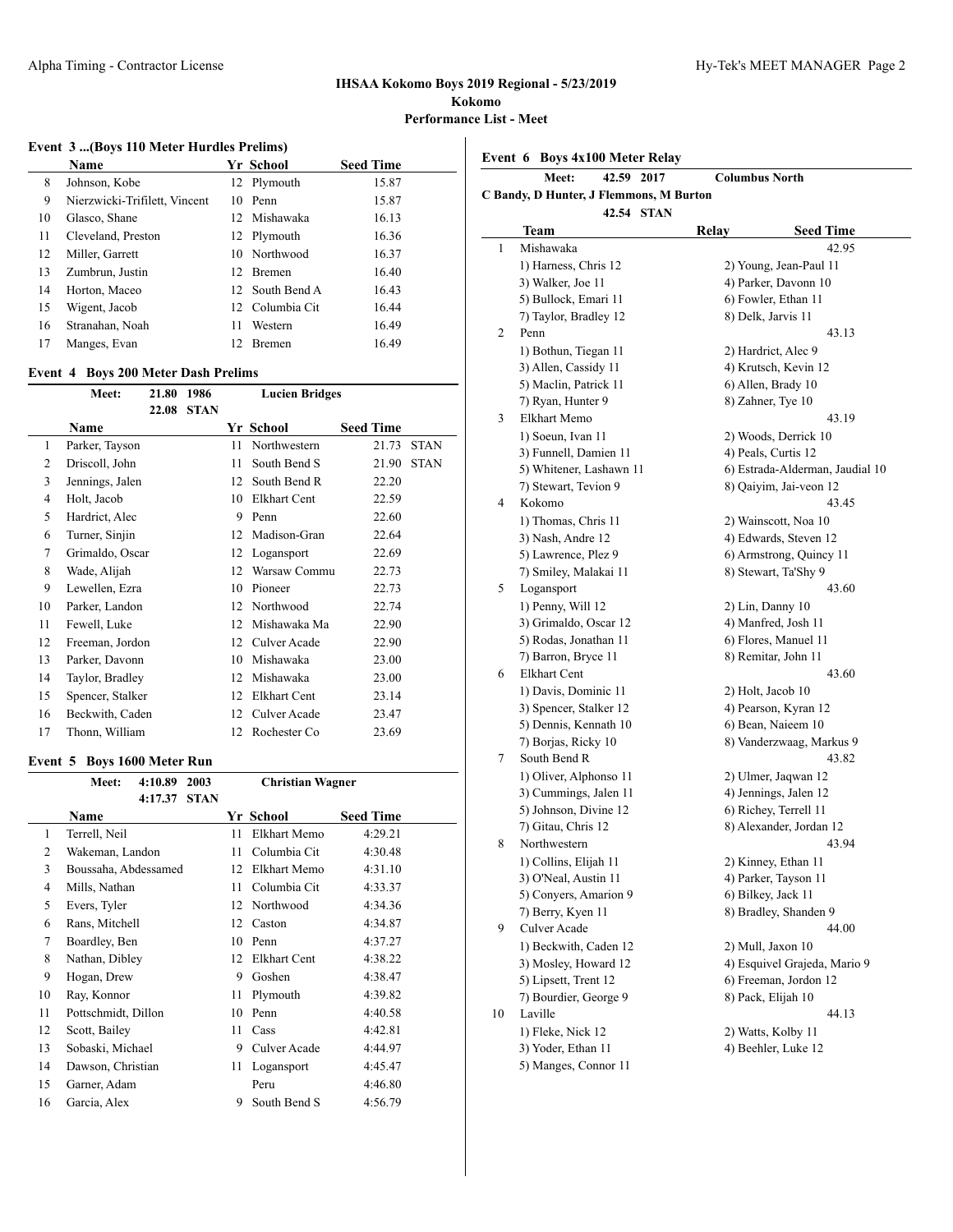### **Event 6 ...(Boys 4x100 Meter Relay)**

| Team                   | Relay | <b>Seed Time</b>               |
|------------------------|-------|--------------------------------|
| Elkhart Chri           |       | 44.18                          |
| 1) Maxwell, Charlie 11 |       | 2) Ndaiga, Joseph 12           |
| 3) Hilty, Donny 12     |       | 4) Wilkins-Maxwell, Desmond 12 |
| 5) Gruet, Ethan 10     |       | 6) Hilty, David 9              |
| Columbia Cit           |       | 44.60                          |
| 1) Wigent, Jacob 12    |       | 2) Sievers, Michael 11         |
| 3) O'Dell, Jon 12      |       | 4) Hill, Doug 12               |
| 5) Cruz, Caleb 12      |       | 6) Meyer, Cole 12              |
| 7) Jordan, Hale 11     |       | 8) Stewart, Zane 12            |
| Warsaw Commu           |       | 44.71                          |
| 1) Wade, Alijah 12     |       | 2) Culbertson, John 12         |
| 3) Brock, Jayton 11    |       | 4) Larsh, Keagan 11            |
| 5) Knisely, Skyler 10  |       | 6) Frush, Andrew 9             |
| 7) Cortes, Mario 10    |       | 8) Martz, Mason 10             |
| Peru                   |       | 44.77                          |
| 1) Scarlett, Dakota 10 |       | 2) Smith, Ryan 11              |
| 3) Spohn, Greysen 11   |       | 4) Forrest, Torion' Ja 12      |
| 5) Fuller, DJ 12       |       | 6) Adejokun, Joshua 12         |
| Rochester Co           |       | 45.93                          |
| 1) Furrow, Abraham 11  |       | 2) Barnes, Benjamin 11         |
| 3) Jimenez, Braxton 10 |       | 4) Thonn, William 12           |
| Whitko                 |       | 45.98                          |
| 1) Schuh, Ashton 11    |       | 2) Freel, Zack 12              |
| 3) Blaine, Sean 9      |       | 4) Patrick, Ronald 12          |
|                        |       |                                |

#### **Event 7 Boys 400 Meter Dash**

|    | Meet:             | 48.50 | 1985        |    | <b>Lee Bridges</b> |                  |
|----|-------------------|-------|-------------|----|--------------------|------------------|
|    |                   | 49.40 | <b>STAN</b> |    |                    |                  |
|    | Name              |       |             |    | Yr School          | <b>Seed Time</b> |
| 1  | Bullock, Emari    |       |             | 11 | Mishawaka          | 50.69            |
| 2  | Dennis, Kennath   |       |             | 10 | Elkhart Cent       | 50.69            |
| 3  | Brenneman, Cedric |       |             | 12 | Bethany Chri       | 50.74            |
| 4  | Sandford, Daveyon |       |             | 12 | Goshen             | 50.91            |
| 5  | Manis, Tristan    |       |             | 10 | Penn               | 50.93            |
| 6  | Bird, Jacob       |       |             | 11 | Culver Acade       | 50.95            |
| 7  | Yoder, Ethan      |       |             | 11 | Laville            | 50.99            |
| 8  | Cartwright, Joe   |       |             | 10 | John Glenn         | 51.36            |
| 9  | Morales, Hazael   |       |             | 12 | Elkhart Memo       | 51.62            |
| 10 | Reed, Blake       |       |             | 12 | Plymouth           | 51.96            |
| 11 | Kelly, Nolan      |       |             | 10 | Maconaquah         | 52.10            |
| 12 | Yoder, Evan       |       |             | 11 | <b>Bremen</b>      | 52.27            |
| 13 | Fleke, Nick       |       |             | 12 | Laville            | 52.33            |
| 14 | Barnes, Benjamin  |       |             | 11 | Rochester Co       | 52.35            |
| 15 | Thomas, Chris     |       |             | 11 | Kokomo             | 53.01            |
| 16 | Bourff, Gus       |       |             | 12 | Northwestern       | 53.10            |
|    |                   |       |             |    |                    |                  |

# **Event 8 Boys 300 Meter Hurdles**

| Meet:             | 37.55 2013 | 39.01 STAN | <b>Conner Stapleton</b> |            |                  |            |
|-------------------|------------|------------|-------------------------|------------|------------------|------------|
| Name              |            |            |                         | Yr School  | <b>Seed Time</b> |            |
| Armstrong, Quincy |            |            |                         | Kokomo     |                  | 38.84 STAN |
| Rice, Jamyris     |            |            |                         | 11 Concord | 39.49            |            |
| Fuentes, Tomas    |            |            |                         | Goshen     | 39.54            |            |
| Mott, Collin      |            |            |                         | 12 Penn    | 40.18            |            |

| 5  | Moon, Roemello                | 11 | Concord          | 40.18 |
|----|-------------------------------|----|------------------|-------|
| 6  | Ringer, Hunter                |    | 12. Culver Commu | 40.52 |
| 7  | Maxwell, Charlie              | 11 | Elkhart Chri     | 40.72 |
| 8  | Fowler, Ethan                 | 11 | Mishawaka        | 40.91 |
| 9  | Grimaldo, Oscar               |    | 12 Logansport    | 41.11 |
| 10 | Hohl, Alex                    |    | 12 Jimtown       | 41.11 |
| 11 | Zmuda, Isaac                  |    | 11 Northridge    | 41.90 |
| 12 | Nierzwicki-Trifilett, Vincent | 10 | Penn             | 41.92 |
| 13 | Walker, Joe                   | 11 | Mishawaka        | 42.02 |
| 14 | Johnson, Kobe                 |    | 12 Plymouth      | 42.04 |
| 15 | Cleveland, Preston            |    | 12 Plymouth      | 42.06 |
| 16 | Mersch, Brenton               |    | Pioneer          | 42.11 |

#### **Event 9 Boys 800 Meter Run**

|    | Meet:               | 1:55.20 | 2013        |    | <b>Luke Bertolet</b> |                  |             |
|----|---------------------|---------|-------------|----|----------------------|------------------|-------------|
|    |                     | 1:56.32 | <b>STAN</b> |    |                      |                  |             |
|    | Name                |         |             |    | Yr School            | <b>Seed Time</b> |             |
| 1  | Griner, Luke        |         |             | 12 | Wawasee              | 1:54.21          | <b>STAN</b> |
| 2  | Stiver, Tanner      |         |             | 10 | Warsaw Commu         | 1:56.76          |             |
| 3  | Salle, Tanner       |         |             | 11 | Northridge           | 1:57.77          |             |
| 4  | Soto, Elias         |         |             | 12 | Elkhart Cent         | 1:58.38          |             |
| 5  | Taylor, Bryce       |         |             | 11 | Columbia Cit         | 1:59.37          |             |
| 6  | Hammer, Michael     |         |             | 11 | Wawasee              | 2:00.76          |             |
| 7  | Bailey, Deric       |         |             | 11 | Mishawaka            | 2:02.16          |             |
| 8  | Wallace, Julian     |         |             | 12 | Kokomo               | 2:03.62          |             |
| 9  | Jankowski, Seth     |         |             | 9  | Penn                 | 2:03.86          |             |
| 10 | Marshall, Christian |         |             | 12 | Penn                 | 2:03.93          |             |
| 11 | Gulewicz, Demetrius |         |             | 12 | Goshen               | 2:04.05          |             |
| 12 | Hagan, Chance       |         |             | 12 | Maconaquah           | 2:04.99          |             |
| 13 | Hernandez, Bryan    |         |             | 12 | Caston               | 2:06.23          |             |
| 14 | Scott, Bailey       |         |             | 11 | Cass                 | 2:06.48          |             |
| 15 | Meadors, Bo         |         |             | 11 | Plymouth             | 2:07.72          |             |
| 16 | Hiatt, Peyton       |         |             | 9  | Rochester Co         | 2:07.91          |             |
|    |                     |         |             |    |                      |                  |             |

# **Event 10 Boys 3200 Meter Run**

|    | 8:53.80<br>2003<br><b>Meet:</b> |         |             | <b>Christian Wagner</b> |              |                  |  |
|----|---------------------------------|---------|-------------|-------------------------|--------------|------------------|--|
|    |                                 | 9:19.38 | <b>STAN</b> |                         |              |                  |  |
|    | Name                            |         |             |                         | Yr School    | <b>Seed Time</b> |  |
| 1  | Retzloff, Mariano               |         |             | 9                       | Penn         | 9:51.33          |  |
| 2  | Boussaha, Abdessamed            |         |             | 12                      | Elkhart Memo | 9:52.40          |  |
| 3  | Miller, Austin                  |         |             | 10                      | Fairfield    | 9:52.87          |  |
| 4  | Quintana, Casey                 |         |             | 11                      | Mishawaka    | 9:56.13          |  |
| 5  | Hare, Spencer                   |         |             | 12                      | Wawasee      | 9:58.34          |  |
| 6  | Kissling, Jacob                 |         |             | 10                      | Warsaw Commu | 9:58.83          |  |
| 7  | Powers, Bill                    |         |             | 12                      | South Bend S | 10:00.44         |  |
| 8  | Owings, William                 |         |             | 11                      | Concord      | 10:03.96         |  |
| 9  | Moore, Jack                     |         |             | 9                       | Northridge   | 10:04.26         |  |
| 10 | DeLaCruz, Sergio                |         |             | 11                      | Elkhart Cent | 10:05.59         |  |
| 11 | Rans, Mitchell                  |         |             | 12                      | Caston       | 10:11.80         |  |
| 12 | Salazar, Enrique                |         |             | 12                      | Plymouth     | 10:20.58         |  |
| 13 | Seward, Elijah                  |         | 12          | Rochester Co            | 10:28.17     |                  |  |
| 14 | Curnutt, Brayden                |         | 10          | Western                 | 10:36.44     |                  |  |
| 15 | Packard, Joseph                 |         |             | 10                      | Western      | 10:38.59         |  |
| 16 | Richmond, Brayden               |         |             | 10                      | Eastern (Gre | 10:40.17         |  |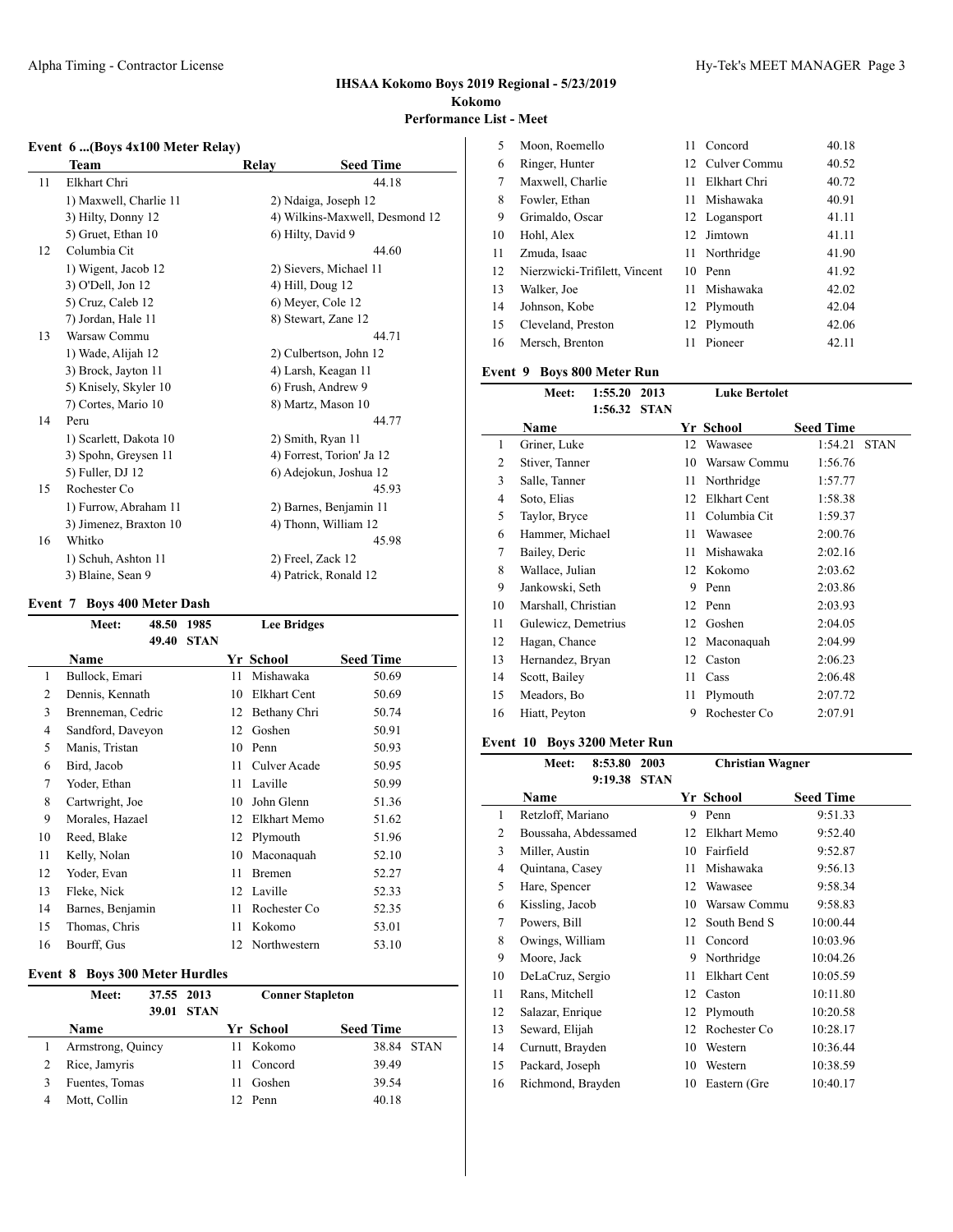#### **Event 11 Boys 4x400 Meter Relay**

|    | 3:20.52<br>2013<br><b>Meet:</b>         | <b>Center Grove</b>            |  |  |  |
|----|-----------------------------------------|--------------------------------|--|--|--|
|    | C Stapleton, M Swann, E Tandy, J Veteto |                                |  |  |  |
|    | 3:20.44 STAN                            |                                |  |  |  |
|    | Team                                    | <b>Seed Time</b><br>Relay      |  |  |  |
| 1  | Elkhart Cent                            | 3:24.13                        |  |  |  |
|    | 1) Holt, Jacob 10                       | 2) Spencer, Stalker 12         |  |  |  |
|    | 3) Dennis, Kennath 10                   | 4) Pearson, Kyran 12           |  |  |  |
|    | 5) Davis, Dominic 11                    | 6) Byrd, Nathan 11             |  |  |  |
|    | 7) Bean, Naieem 10                      | 8) Branch, Will 11             |  |  |  |
| 2  | South Bend S                            | 3:25.13                        |  |  |  |
|    | 1) Driscoll, John 11                    | 2) Gibson, Sean 10             |  |  |  |
|    | 3) Moon, Jacob 12                       | 4) Driscoll, Patrick 11        |  |  |  |
|    | 5) Juday, Josh 11                       | 6) Deahl, Joe 12               |  |  |  |
|    | 7) Hessey, Riley 11                     | 8) Read, Zac 11                |  |  |  |
| 3  | South Bend A                            | 3:25.39                        |  |  |  |
|    | 1) Wright, Jaylen 11                    | 2) Reimbold-thomas, Teodoro 11 |  |  |  |
|    | 3) Smith, David 11                      | 4) Grey, Tre 12                |  |  |  |
|    | 5) Clark, Dominique 12                  | 6) Horton, Maceo 12            |  |  |  |
|    | 7) Neubauer, William 10                 | 8) Clark, Shannon 12           |  |  |  |
| 4  | Elkhart Memo                            | 3:26.32                        |  |  |  |
|    | 1) Whitener, Lashawn 11                 | 2) Terrell, Neil 11            |  |  |  |
|    | 3) Cepero, Juan 11                      | 4) Morales, Hazael 12          |  |  |  |
|    | 5) Weston, Breydan 11                   | 6) Ekema, Daniel 9             |  |  |  |
|    | 7) Ekema, Joshua 12                     | 8) Peals, Curtis 12            |  |  |  |
| 5  | Kokomo                                  | 3:27.81                        |  |  |  |
|    | 1) Vazquez, Eduardo 12                  | 2) Wallace, Julian 12          |  |  |  |
|    | 3) Wainscott, Noa 10                    | 4) Thomas, Chris 11            |  |  |  |
|    | 5) Armstrong, Quincy 11                 | 6) Nash, Andre 12              |  |  |  |
| 6  | Mishawaka                               | 3:27.96                        |  |  |  |
|    | 1) Bailey, Deric 11                     | 2) Bullock, Emari 11           |  |  |  |
|    | 3) Jimenez, Devin 11                    | 4) Fowler, Ethan 11            |  |  |  |
|    | 5) Parker, Davonn 10                    | 6) Walker, Joe 11              |  |  |  |
|    | 7) Taylor, Bradley 12                   | 8) Sanchez, Daniel 11          |  |  |  |
| 7  | Goshen                                  | 3:28.59                        |  |  |  |
|    | 1) Gulewicz, Demetrius 12               | 2) Grewe, Bryant 11            |  |  |  |
|    | 3) Fuentes, Tomas 11                    | 4) Sandford, Daveyon 12        |  |  |  |
|    | 5) Aguilar, Ciro 12                     | 6) Nettrauer, Austin 10        |  |  |  |
|    | 7) Hogan, Drew 9<br>Laville             | 8) Garcia-Rosales, Marlon 10   |  |  |  |
| 8  |                                         | 3:28.70                        |  |  |  |
|    | 1) Watts, Kolby 11                      | 2) Rush, Kaiden 10             |  |  |  |
|    | 3) Yoder, Ethan 11<br>5) Beam, Dawson 9 | 4) Fleke, Nick 12              |  |  |  |
| 9  | Fairfield                               | 3:28.88                        |  |  |  |
|    | 1) Weatherton, Dillan 12                | 2) Hagerman, Jared 11          |  |  |  |
|    | 3) Hagerman, Jaren 11                   | 4) Lantz, Cory 10              |  |  |  |
|    | 5) Plett, Stevan 10                     | 6) Behles, Riley 11            |  |  |  |
|    | 7) Almiray-Pujol, Marco 11              | 8) Mast, Skylar 12             |  |  |  |
| 10 | Penn                                    | 3:29.06                        |  |  |  |
|    | 1) Manis, Tristan 10                    | 2) Black, Braden 11            |  |  |  |
|    | 3) Pottschmidt, Dillon 10               | 4) Zahner, Tye 10              |  |  |  |
|    | 5) Krutsch, Kevin 12                    | 6) Marshall, Christian 12      |  |  |  |
|    | 7) Mott, Collin 12                      | 8) Obert, David 12             |  |  |  |
|    |                                         |                                |  |  |  |

| 11 | Columbia Cit              | 3:30.97                  |
|----|---------------------------|--------------------------|
|    | 1) Wigent, Jacob 12       | 2) Taylor, Bryce 11      |
|    | 3) Meyer, Cole 12         | 4) Hill, Doug 12         |
|    | 5) Kyler, David 12        | 6) Melton, Jon 11        |
|    | 7) Lane, Tyler 11         | 8) Morrow, Aaron 9       |
| 12 | Plymouth                  | 3:33.58                  |
|    | 1) Johnson, Kobe 12       | 2) Cleveland, Preston 12 |
|    | 3) Schrameyer, Garrett 12 | 4) Reed, Blake 12        |
| 13 | <b>Bremen</b>             | 3:35.17                  |
|    | 1) Miller, Zackary 11     | 2) Ginter, Brady 10      |
|    | 3) Wagers, Noah 9         | 4) Yoder, Evan 11        |
| 14 | Culver Acade              | 3:35.21                  |
|    | 1) Barrett, Nathaniel 12  | 2) Mosley, Howard 12     |
|    | 3) Booth, William 9       | 4) Bird, Jacob 11        |
| 15 | Eastern (Gre              | 3:35.82                  |
|    | 1) Hannah, Jaeden 10      | 2) Black, Greg 12        |
|    | 3) Monize, Evan 10        | 4) Johnson, Jack 12      |
|    | 5) Smith, Jared 11        | 6) Arthur, Brody 9       |
|    | 7) Snyder, Seth 12        |                          |
| 16 | Northwestern              | 3:35.84                  |
|    | 1) Jozwiak, Nick 12       | 2) Harrell, Mitchell 12  |
|    | 3) Conyers, Amarion 9     | 4) Bourff, Gus 12        |
|    | 5) Harrell, Mason 10      | 6) Mohr, Hunter 10       |
|    | 7) Garro, Max 10          | 8) Lake, Tyler 9         |
|    |                           |                          |

# **Event 12 Boys Long Jump**

|                | 23-06.50<br>1987<br>Meet: |    | <b>Jeff Smith</b> |                  |             |
|----------------|---------------------------|----|-------------------|------------------|-------------|
|                | 22-04.75<br><b>STAN</b>   |    |                   |                  |             |
|                | Name                      |    | Yr School         | <b>Seed Mark</b> |             |
| 1              | Parker, Tayson            | 11 | Northwestern      | 23-02.75         | <b>STAN</b> |
| $\overline{2}$ | Yoder, Bronson            | 12 | Northwood         | 22-02.50         |             |
| 3              | Wilkins-Maxwell, Desmond  | 12 | Elkhart Chri      | 21-11.75         |             |
| $\overline{4}$ | Jennings, Jalen           | 12 | South Bend R      | 21-11.50         |             |
| 5              | Rogers, Jarece            | 9  | Kokomo            | 21-08.25         |             |
| 6              | Beehler, Luke             | 12 | Laville           | 21-08.00         |             |
| 7              | Lewellen, Addai           | 10 | Pioneer           | 21-07.00         |             |
| 8              | Sandford, Daveyon         | 12 | Goshen            | 21-07.00         |             |
| 9              | Walker, Joe               | 11 | Mishawaka         | 21-05.75         |             |
| 10             | Oliver, Alphonso          | 11 | South Bend R      | 21-05.25         |             |
| 11             | Maxwell, Charlie          | 11 | Elkhart Chri      | 21-02.00         |             |
| 12             | Sievers, Michael          | 11 | Columbia Cit      | 20-10.75         |             |
| 13             | Sharick, Nolan            | 11 | Fairfield         | 20-10.50         |             |
| 14             | Davis, Isaiah             | 12 | Manchester        | 20-05.00         |             |
| 15             | Pollard, Wyatt            | 12 | <b>Bremen</b>     | 18-11.50         |             |
| 16             | Zumbrun, Justin           | 12 | Bremen            | 18-11.00         |             |

# **Event 13 Boys High Jump**

|   | Meet:                         | $6 - 09.50$ | 1987        |     | <b>Jeff Smith</b> |                  |             |
|---|-------------------------------|-------------|-------------|-----|-------------------|------------------|-------------|
|   |                               | 6-04.50     | <b>STAN</b> |     |                   |                  |             |
|   | Name                          |             |             |     | Yr School         | <b>Seed Mark</b> |             |
|   | Krutsch, Kevin                |             |             |     | 12 Penn           | $6-09.25$        | <b>STAN</b> |
| 2 | Glasco, Shane                 |             |             | 12. | Mishawaka         | 6-06.00          | <b>STAN</b> |
|   | Davis, Isaiah                 |             |             | 12. | Manchester        | 6-06.00          | <b>STAN</b> |
| 4 | Forester, Javon               |             |             | 12. | Elkhart Memo      | $6-0.500$        | <b>STAN</b> |
| 5 | Nierzwicki-Trifilett, Vincent |             |             | 10  | Penn              | $6-04.00$        |             |
| 6 | Sandford, Daveyon             |             |             |     | Goshen            | $6-04.00$        |             |